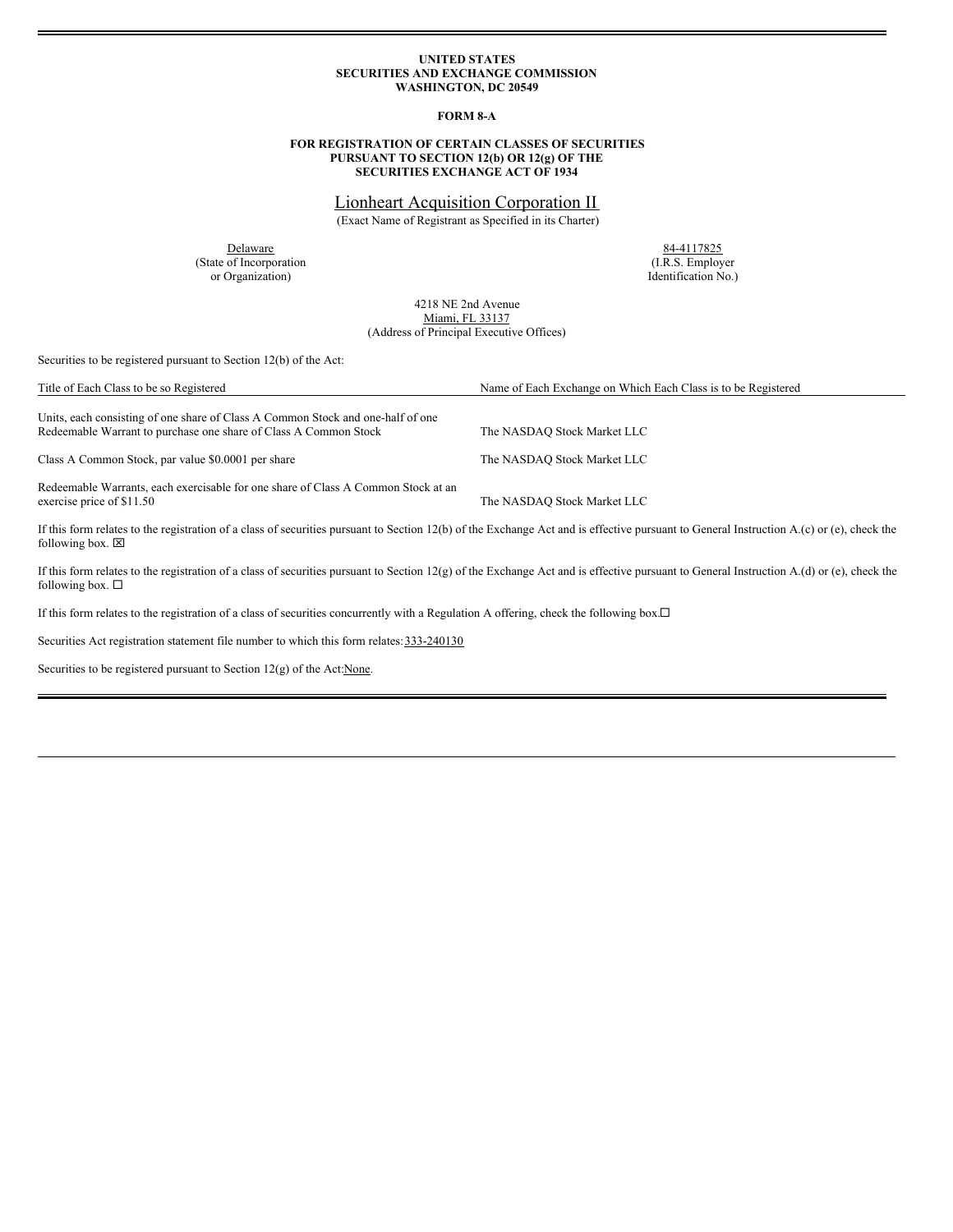### **Item 1. Description of Registrant's Securities to be Registered.**

A description of the units, Class A common stock and warrants to be registered hereunder is contained in the section entitled "Description of Securities" in the Prospectus included in Lionheart Acquisition Corporation II's (the "Registrant") Registration Statement on Form S-1 (Registration No. 333-240130) initially filed with the Securities and Exchange Commission on July 27, 2020, as amended from time to time (the "Registration Statement"). This information is incorporated herein by reference. Any form of prospectus or prospectus supplement to the Registration Statement that includes such descriptions and that are filed subsequently to the Registration Statement are hereby also incorporated by reference herein.

### **Item 2. Exhibits.**

Under the Instructions as to Exhibits with respect to Form 8-A, no exhibits are required to be filed because no other securities of the Registrant are registered on The NASDAQ Stock Market LLC and the securities registered hereby are not being registered pursuant to Section 12(g) of the Securities Exchange Act of 1934, as amended.